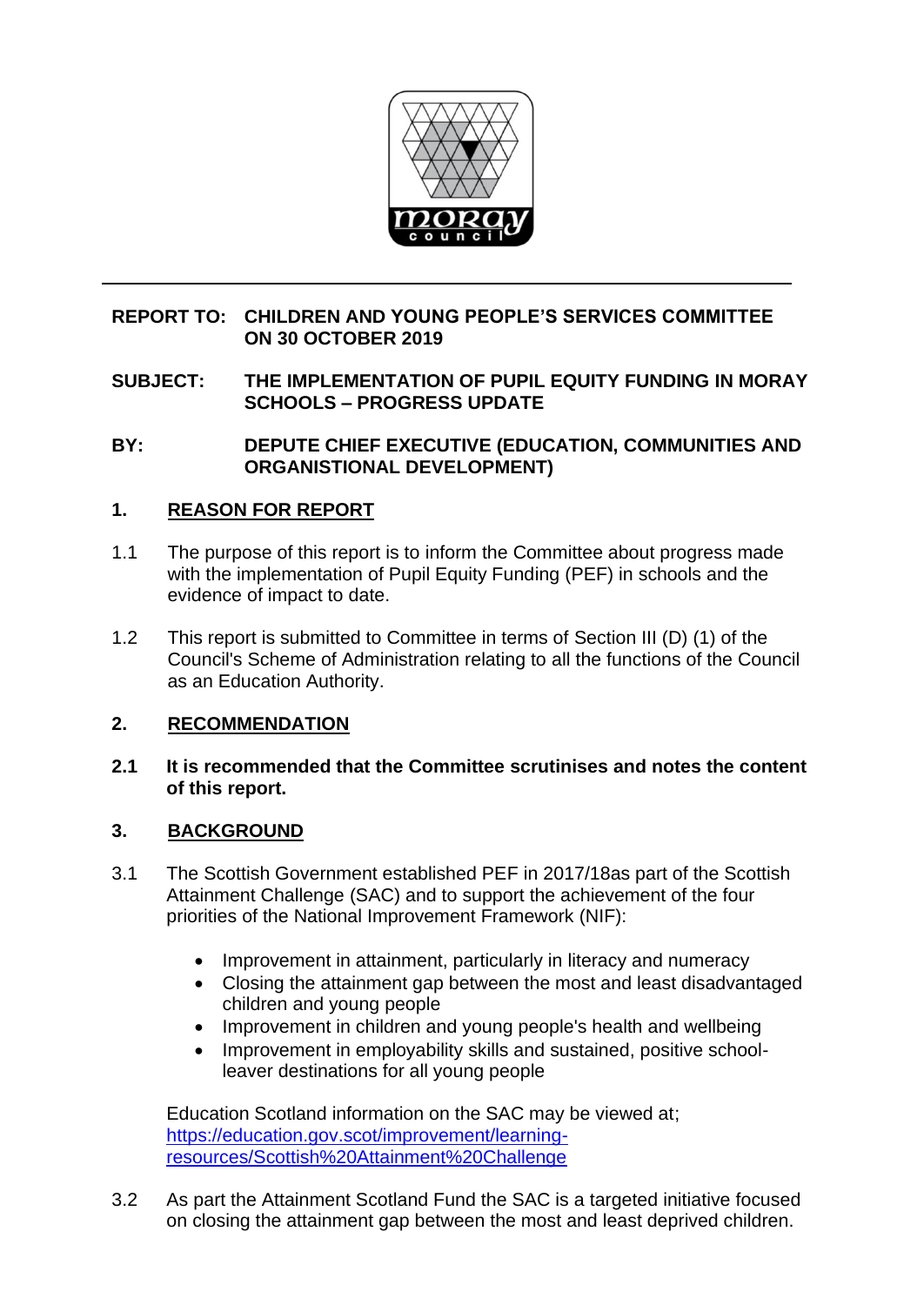There are nine Challenge Authorities at present, namely; Glasgow, Dundee, Inverclyde, West Dunbartonshire, North Ayrshire, Clackmannanshire, North Lanarkshire, East Ayrshire and Renfrewshire. The fund was initially focused on primary schools and targeted improvements in Literacy, Numeracy and Health and wellbeing.

- 3.3 The Schools Programme initially supported primary schools out-with the Challenge Authorities. These schools were been identified on the basis of supporting a significant proportion of pupils and families from communities which are facing some of the greatest challenges across Scotland. The scope of these programmes was extended in 2016 to support a number of secondary schools across Scotland.
- 3.4 The Innovation Fund was introduced in 2016/17 only to identify and fund projects to improve Literacy, Numeracy and Health and wellbeing for children adversely impacted by deprivation. It was open to primary, special and secondary schools that were not already benefitting from Attainment Scotland Funding, opening up opportunities for all authorities to receive support. This has now been subsumed into the Schools Programme as PEF was introduced.
- 3.5 Scottish Government announced in February 2017 that it was establishing the Pupil Equity Fund as a part of the £750m Attainment Scotland Fund. PEF is additional funding to be allocated directly to schools. Publicly funded primary, secondary and special schools receive PEF. National Operational Guidance has been published on the Scottish Government website and can be viewed at:

[https://www.gov.scot/publications/pupil-equity-funding-national-operational](https://www.gov.scot/publications/pupil-equity-funding-national-operational-guidance-2019/)[guidance-2019/](https://www.gov.scot/publications/pupil-equity-funding-national-operational-guidance-2019/)

- 3.6 The funding is intended to be available on an annual basis for the duration of the current parliament (2016-2021) and the first release of funds was made in the 2017-18 school session to the value of £120m nationally. PEF is expected to be available for the duration of the current parliament and a recent announcement has extended the funding to March 2022. School session 2018/19 represented the second year of delivery. It should be noted that the funding is allocated by financial year rather than academic year although Scottish Government has allowed schools to carry over monies as posts are appointed across the academic year.
- 3.7 The aim of PEF is to provide equity in Scottish education through the funding of targeted interventions to close the poverty-related attainment gap: the difference in attainment outcomes between the most and least disadvantaged children and young people, a defining priority of the NIF.
- 3.8 The amount of PEF a school receives is determined by a government formula based on known free school meal (FSM) eligibility in P1-S3 and allocates £1,200 per notionally eligible child in the school. The funding is provided directly to head teachers to spend at their discretion with the requirement that they work in partnership with each other and their local authority. Concerns have been raised with Scottish Government about the equity of allocations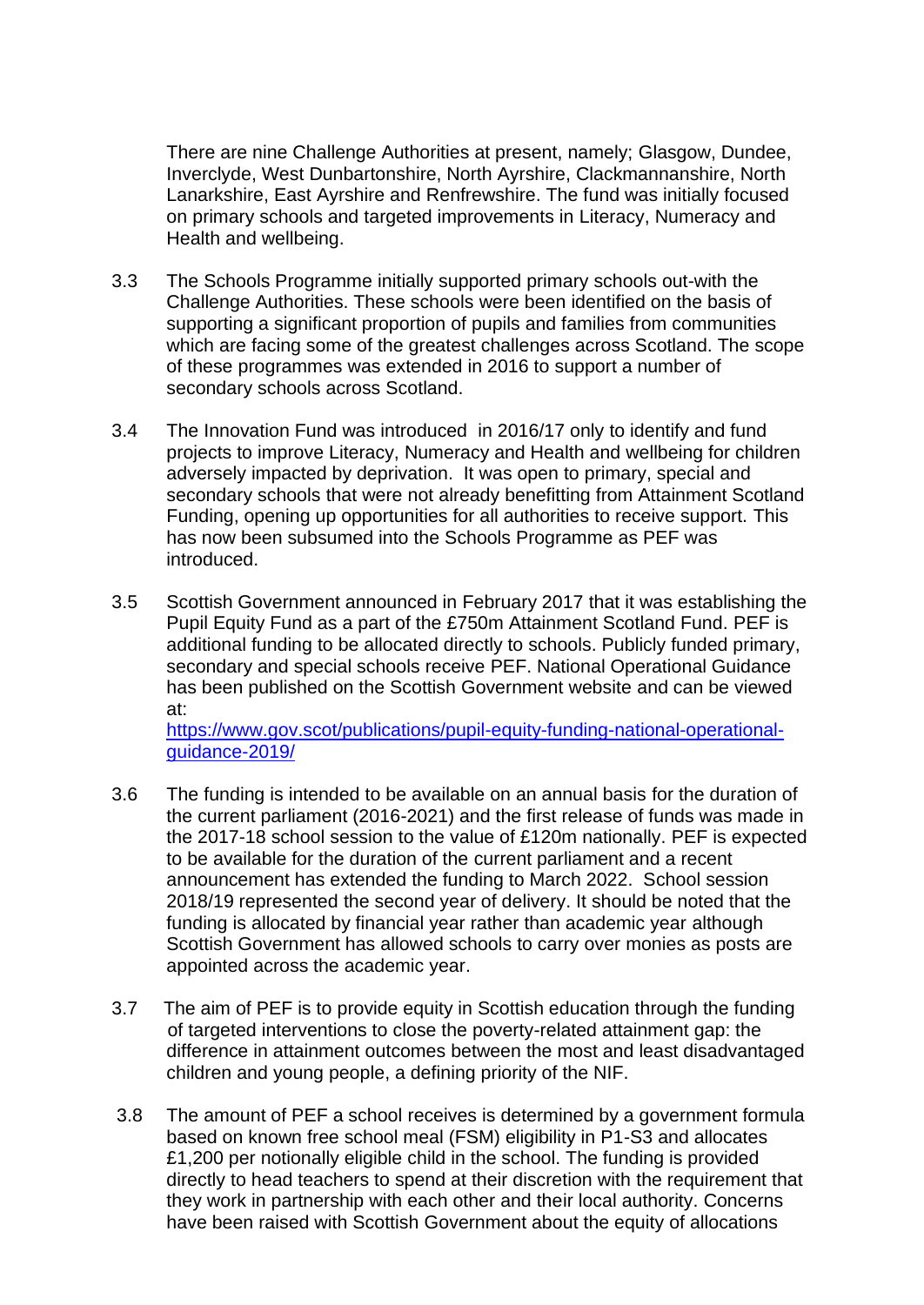across Scotland and the adverse impact of rurality in terms of social deprivation due to isolation and the distances required to be travelled to attend school and other activities which can enhance a child's life chances. The Northern Alliance is looking into the issue of rural poverty and its impact on children and young people in rural communities across the north of Scotland.

- 3.9 It is a requirement of the funding that it provides additionality in schools and does not replace any existing services or provision. Headteachers must have access to the full amount of the allocated PEF and should work in partnership with each other, and their local authority, to agree the use of the funding. They must take account of the statutory responsibilities of the authority to deliver educational improvement, secure Best Value, and the authority's role as employer. Schools are to plan for its use in School Improvement Plans and report on their spend via their annual Standards & Quality Reports. These documents are sampled nationally by the Scottish Government by accessing them through school websites and the current programme of school inspections will include an evaluation of PEF delivery and impact. Of the 250 annual Education Scotland inspections there is an agreed sample to look at how schools are addressing the NIF priorities. During a school inspection, whether short or full model, when rating the Quality Indicator (QI) 3.2 Raising Attainment and Achievement, the school must demonstrate knowledge of their attainment gap and provide details of how they are 'closing the gap' by means of which PEF interventions.
- 3.10 The allocation of Pupil Equity Funding to Moray schools in 2017-18 was £1,270,800, in 2018-19 it was £1,341,960 and in 2019-20 it is £1,416,960. Headteachers have worked collaboratively at ASG level or within their schools to deliver the desired outcomes, dependent on the local context. In terms of funding this means that in Moray last year one primary school received no funding and the other primary schools received funding ranging from the lowest at £1,200 to the highest at £109,200. In our secondary schools the range of funding was from the lowest at £15,120 to the highest at £66,000.
- 3.11 Headteachers, working collaboratively with their school communities, have been identifying poverty-related gaps in attainment by focusing on children who have free school meal entitlement. The flexibility in the Scottish Government guidelines allows Headteachers to use their professional judgment to bring additional children into the targeted interventions and approaches to ensure excellence and equity for all. An analysis of the attainment of children eligible for PEF against those who are not from the Scottish National Standardised Assessment (SNSA) data for 2018/19 should enable schools to better plan interventions for eligible children to positive effect. Headteachers will monitor the progress of identified children and young people alongside normal tracking and monitoring of pupil progress. In addition they will all look at the value added in using certain interventions and see where particular interventions have improved outcomes in terms of attainment in literacy and numeracy and also the wellbeing of pupils.
- 3.12 Moray schools have used PEF to deliver a range of interventions to support disadvantaged learners and work to close the poverty-related attainment gap.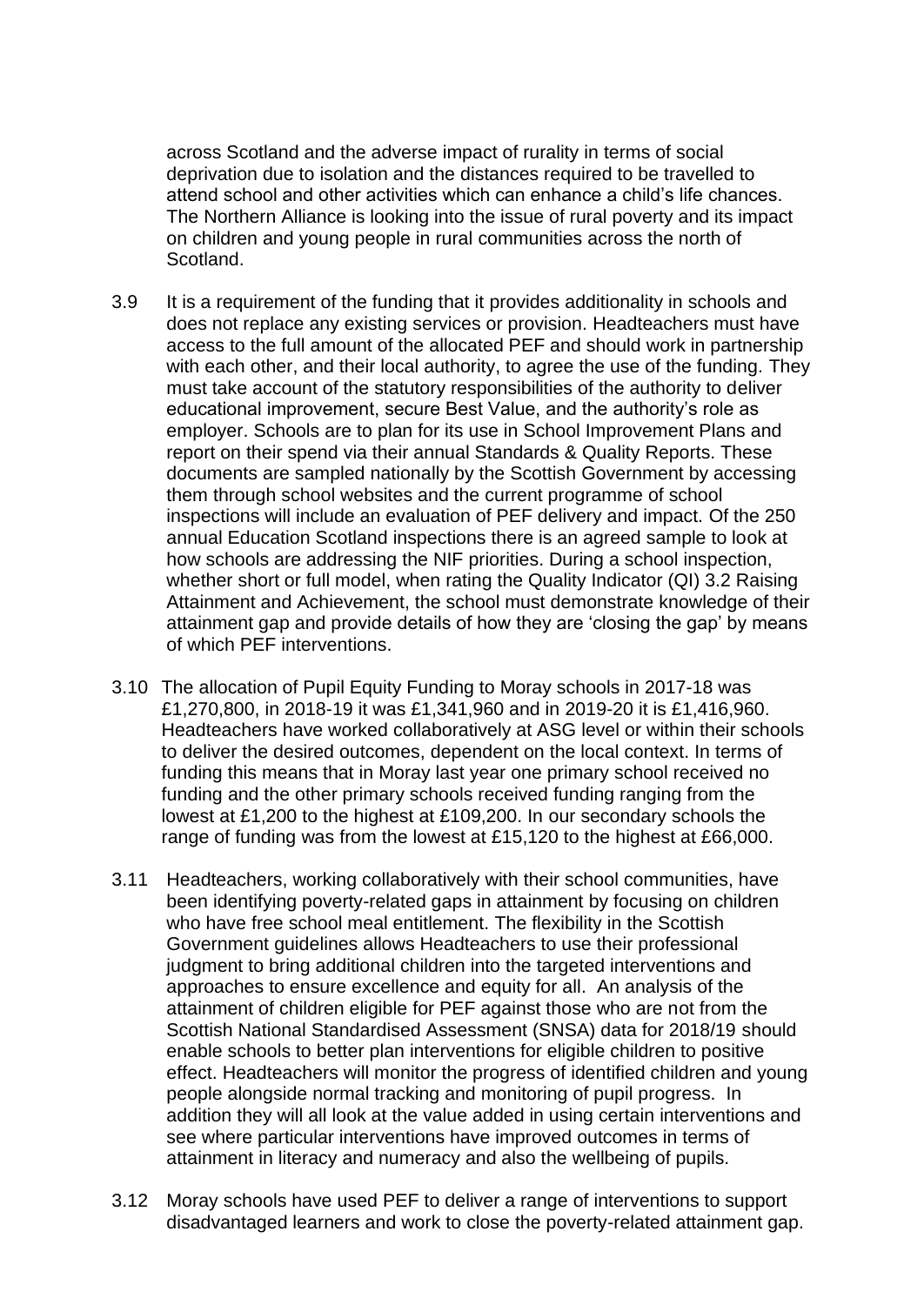As well as reporting on progress through their annual Standards & Quality Reports, schools are using some or all of the five key measures to track children's progress, namely: attainment, attendance, inclusion, participation and engagement. Obviously attainment, attendance and inclusion are easier to measure and so assessing intervention impact is easier. These interventions have been implemented in the light of the six strategic areas from the Moray Schools and Curriculum Development Department Strategic Action Plan 2018-21which informs all school improvement planning. Work is ongoing to ensure that School PEF Plans take account of the current Moray (Child) Poverty Action Plan and good practice from other local authorities. These six strategic areas inform the Moray Schools and Curriculum Development Strategic Plan 2018-21.

3.13 Schools and ASGs have undertaken a range of activities, including:

- Targeted Literacy and Numeracy intervention group work led by teachers, classroom assistants or pupil support assistants to raise levels of Literacy and Numeracy with eligible pupils and also to enhance the chances of secondary pupils as they progress through to the senior phase.
- Subscription to Accelerated Reader including teacher training sessions to raise levels of Literacy among targeted groups of eligible pupils
- Breakfast clubs that provide breakfast and a morning snack, and in some cases food for children's lunches so that children are better prepared for learning; and to work with families to understand the importance of their children having a healthy breakfast and a healthy diet whilst engaging positively with the school. In addition to this, schools are working with families who are entitled to claim for Free School Meals to take advantage of this.
- Soft-start and transition time and activities ease pupils into the beginning of the school day to aid transition from home to school and classroom and learning as some eligible pupils are coming from unsettled home-lives
- Whole school restorative training to augment the school Positive Relationships Policy so that staff are better trained to engage relationally with pupils in general and eligible pupils in particular
- SkillForce activities to engage with eligible pupils to build their levels of selfconfidence and self-efficacy
- Family Support Workers (FSW) to support a more stable family home life so that eligible pupils have support at home which enhances their educational experience
- Home School Link Workers (HSLW) to be a conduit for liaison between school and home when challenges arise with low engaging families
- Northern Alliance Emerging Literacy and TalkBoost activities specifically to improve levels of literacy in eligible children
- Secondary mathematics teacher working in a primary school to improve transition from primary to secondary within the ASG to improve numeracy levels and confidence in mathematics
- Healthy activity and cookery club during the summer holidays to encourage parental engagement with the parents of eligible children
- Woodwork and outdoor learning to boost enjoyment and confidence in learning so leading to greater confidence overall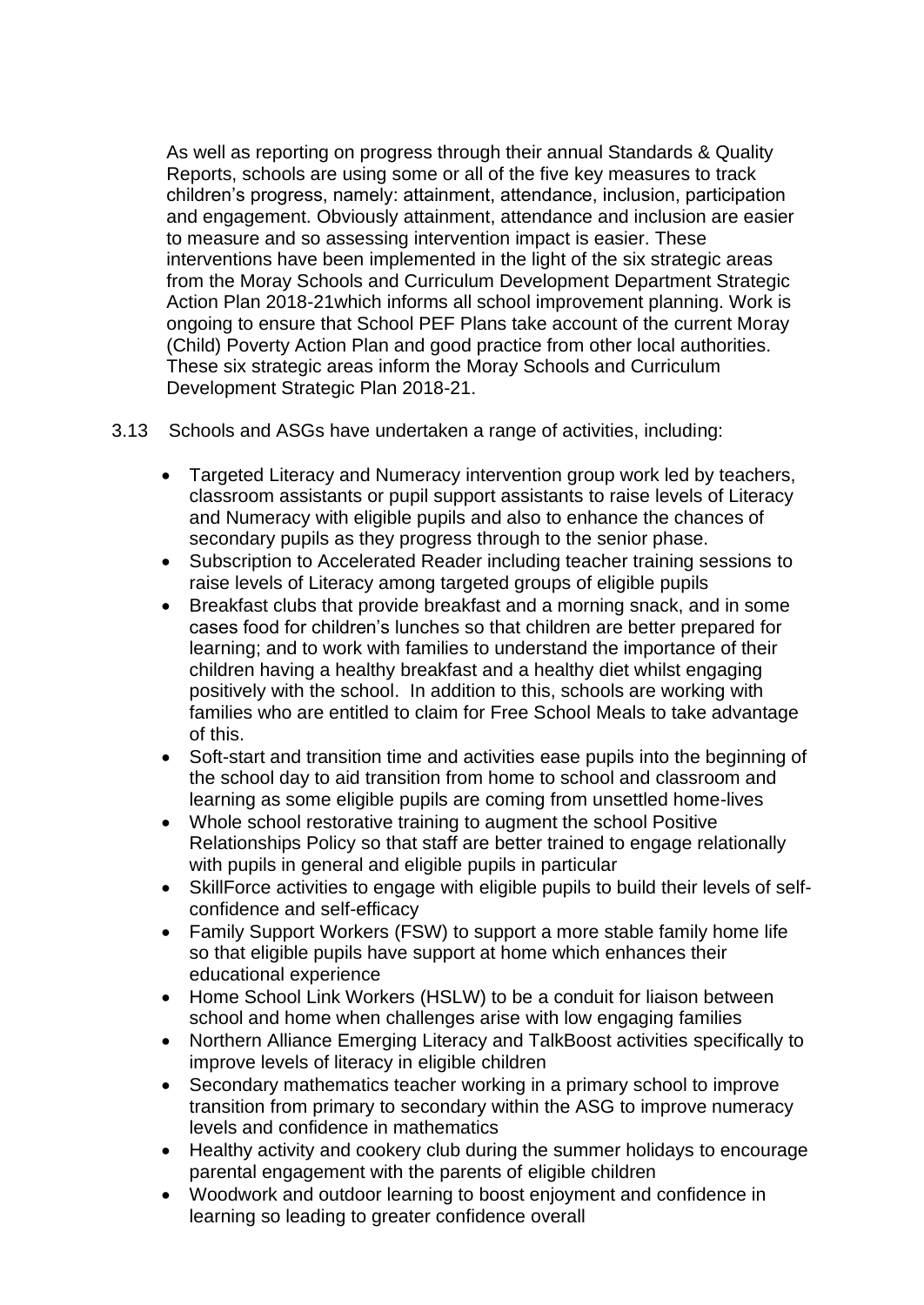- Musical instrument class teaching and choir activities to develop a 'growth mindset' attitude in an environment where it is acceptable to 'have a go' with other learners
- Break-time and lunch drop-in sessions and homework support sessions to help raise aspiration and attainment for eligible pupils
- Working with Third Sector partners to provide support to vulnerable families to help foster a positive attitude and culture towards learning, and school where often parents have had a negative school experience
- Bounceback resources to teach pupils about resilience so that they will develop a 'growth mindset' and persist in the midst of learning and social challenges
- Interventions in secondary schools to ensure that pupils are better placed through work across S1-3 to prepare them to leave school with at least National 3 in Literacy and Numeracy to enhance the life chances of eligible pupils and their families
- 3.14 PEF is part of a strategy to improve the outcomes for our most disadvantaged children. In Moray, Headteachers work with partners and the local authority to plan their PEF spends and are endeavouring to make a long term difference to our poverty related attainment gap. There have been some quick fixes whilst other solutions will take longer with schools adapting interventions to 'close the gap' in the medium to longer term as a lack of positive engagement with education is deeply entrenched in the families of some eligible children. Schools are expected to show the impact of their interventions and this requires central team officers working with schools to do this effectively. Schools are using an 'Adopt/Adapt/Abandon' approach to those interventions recommended by our Education Attainment Advisor. The Council has a new attainment Advisor appointed on a 0.8 full time equivalent capacity which will bring more capacity to close the attainment gap as part of the Education Scotland Northern Team offer.
- 3.15 Key messages for the 2018/19 session are attached at **Appendix 1**. Next steps are to gather evidence of impact although early indications are that the following interventions are adding value ie nurture and relational approaches adopted by schools ensuring that children and young people are better prepared for learning. Numeracy interventions and the emerging literacy approach is also showing some impact.

# **4. SUMMARY OF IMPLICATIONS**

### **(a) Corporate Plan and 10 Year Plan (Local Outcomes Improvement Plan (LOIP))**

The report was informed by the priorities within the Corporate Plan and 10 Year Plan and in particular to Ambitious and Confident Children and Young People and A Growing and Diverse Economy.

# **(b) Policy and Legal**

This report relates to Section 66 of the Education (Scotland) Act 1980, which concerns the inspection of educational establishments.

# **(c) Financial implications**